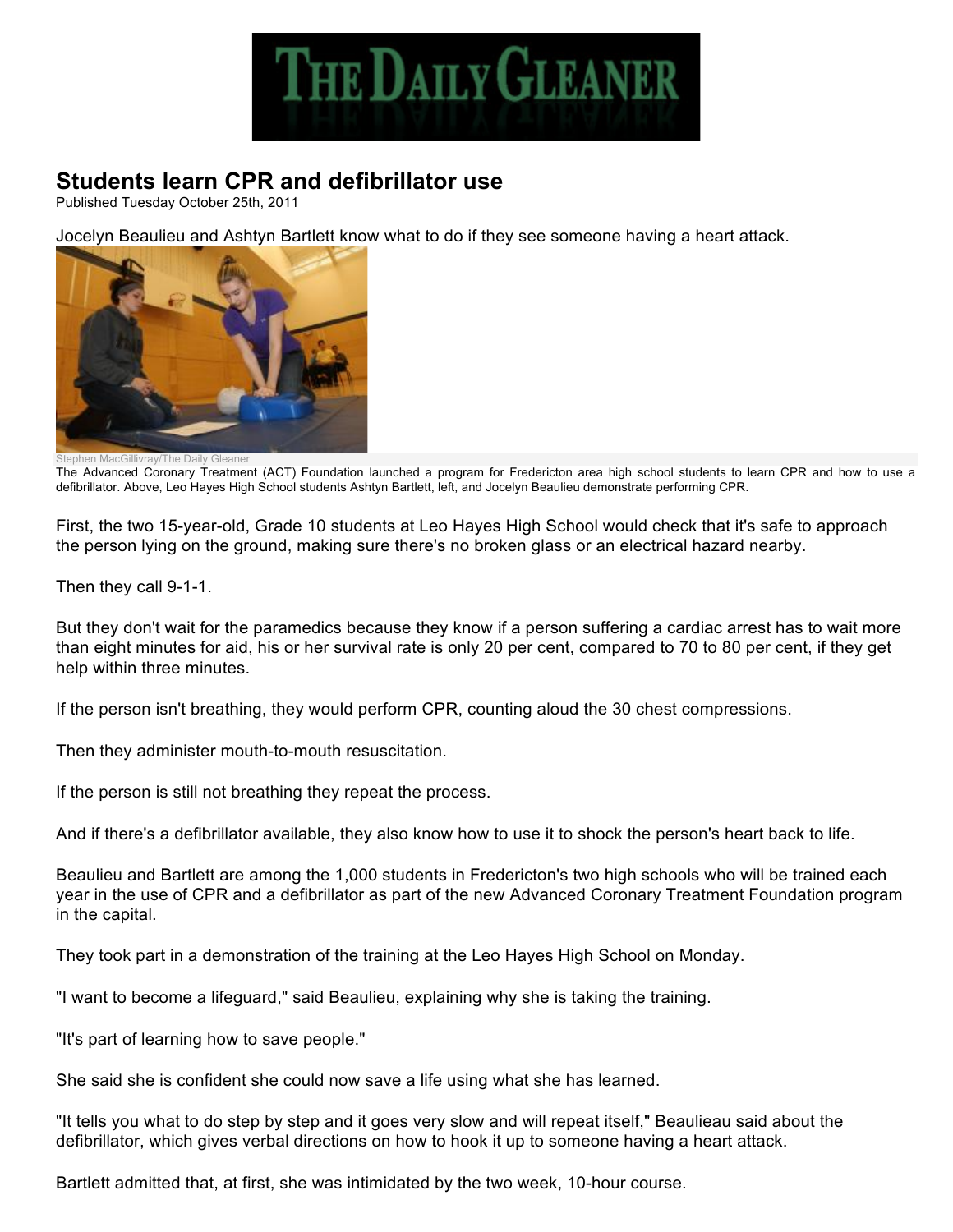"I didn't know how to do it," she said.

She said she had done no CPR training before the course but now she, too, says she can perform the life saving technique.

"I can do it now," she said.

Bartlett said the students' nickname for the CPR dummies - which consist of a head and upper torso - is Elliot, named after the school mascot Elliot Moose.

Beaulieu said the training will remain with her long after she graduates from high school and moves on to another life.

"After lots of practice, it is just something that sticks in the back of your mind," she said.

"It's always with you."

That's exactly what Leo Hayes High School principal Kevin Pottle wants to hear.

He said it was easy to welcome the safety training into his school.

"This is an opportunity to impact in ways we can't begin to understand and appreciate," he said Monday, after the demonstration.

Pottle said there aren't going to be a lot of heart attacks in the hallways of Leo Hayes or Fredericton High School, but those students are going to graduate and go out into the community.

"Being in the rinks and the fields and the malls and situations where we know these things are going to happen," he said.

"The potential to save lives anywhere our students go in the future is tremendous. There's no value that can be put on that."

The Advanced Coronary Treatment Foundation is a national organization that has set up high school training programs in more than 1,600 schools across Canada and which have trained more than 1.8 million students in CPR and the use of a defibrillator.

The training program in Fredericton will involve Grade 9 students in Leo Hayes High School and Fredericton High School using 120 practice dummies and 16 training defibrillators.

The program works with local partners, such as the Fredericton Community Foundation, which provided a grant of \$15,000.

"We are thrilled with the support of ACT's partners," said ACT foundation executive director Sandra Clarke. "Without them, this lifesaving program would not be possible."

Clarke said the local program becomes self-sustaining because 14 teachers are trained to become instructors.

"We believe that equipping 1,000 Grade 9 students every year with the skills and the knowledge to save lives will create a substantial and lasting effect on our community," said Pam Clark, chairwoman of the Fredericton Community Foundation.

"It epitomizes our vision for the impact grant."

District 18 Supt. Dianne Wilkins said partnership is the key to bringing an important lifesaving program into the school system.